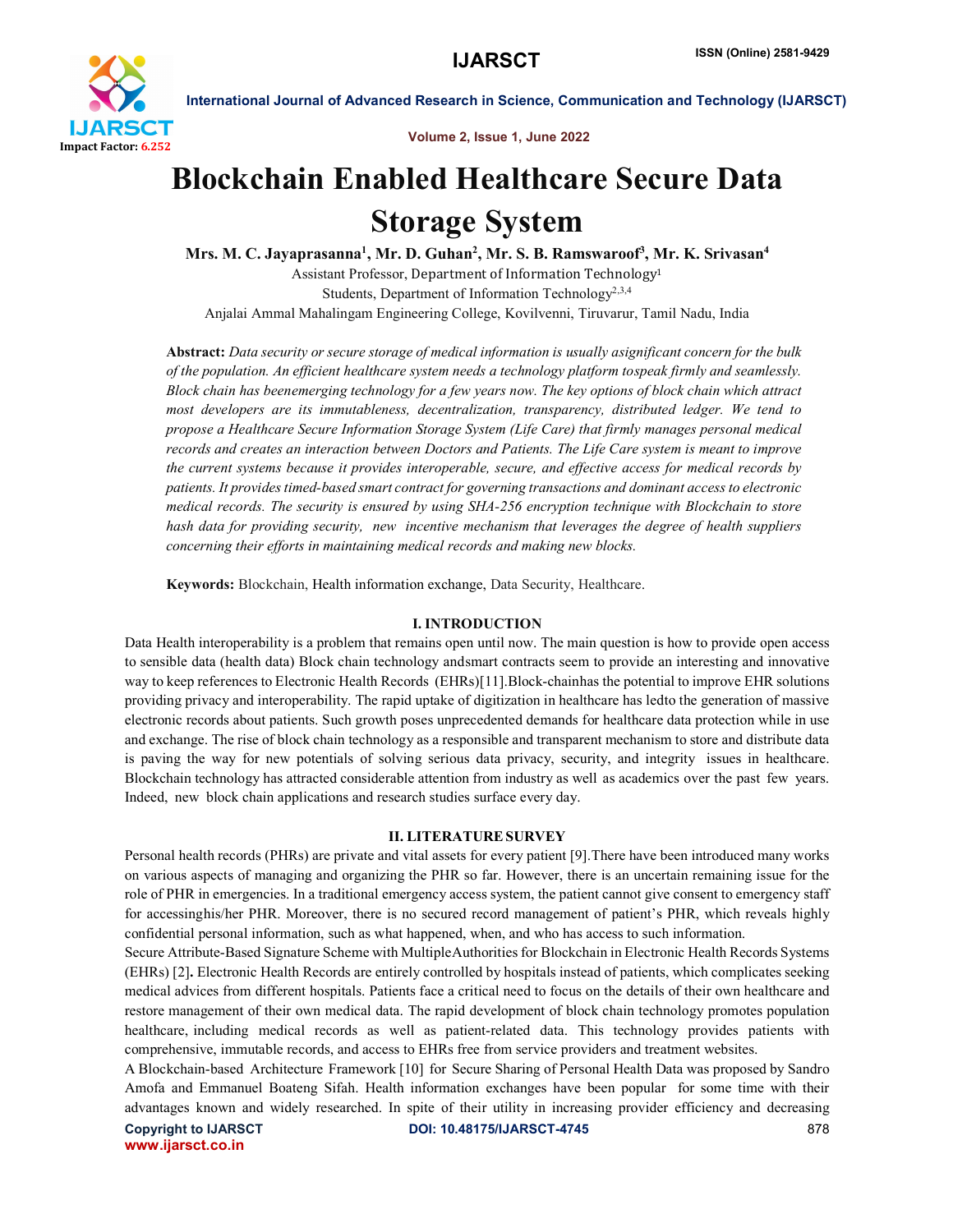

# Volume 2, Issue 1, June 2022

administrative costs, one challenge that has persisted is the data owner's inability to control data after transmission. The lack of technical mechanisms to effectively control patients' health data in the network significantly affects participation of health and medical institutions while perpetrating the silo-based data management that locks value and potential inherent in the data. This not only affects researchers due to the lack of datafor research and analysis but the quality of life of patients

Authors are proposed a Blockchain based searchable encryption for electronic health record sharing [6]. Data leakage in electronic health records (EHRs)could result in the compromise of patient privacy (e.g. medical conditions). Generally most data in EHRs remain unchanged once they are uploaded to the system; thus, block chain can be potentially used to facilitate the sharingof such data. Different participating medical organizations and individuals

A design of block chain-based architecture for the security of electronic health record (EHR) systems was proposed by Guang Yang, Chunlei Li[11]. The architecture is built on top of existing databases maintained by health providers, implements a block chain solution to improve interoperability of the current EHR systems, prevent tampering and malicious misuse of EHRs by means of tracking all events that happened to the data in the databases. This proposed architecture also introduces a new incentive mechanism for the creation of new blocks in the block chain. The architecture is independent of any specific block chain platforms and open to further extensions, hence potentially fits in with other electronic record systems that require protection.

# III. EXISTING SYSTEM

All the traditional methods of a healthcare system, once a person visits a hospital, he/she has to perform all the basic procedures such as taking an appointment, form filling and some basic tests. The patient has medical insurance, and then the amount is covered by the insurance company. But integrating this entire process becomes very time consuming and inefficient. Maintaining this entire information in the form of hard copies is again inefficient and tiresome. It was also seen that some doctors charged variable fees to patients in the pandemic world. Traditionally, the payment procedure in any sector works with the help of third parties which is entirely wrong in many ways.



Fig.1 US pilot project for block chain healthcare

## IV. PROPOSED SYSTEM

In this proposed work, it is an efficient way to revolutionize data storage using the concept of private block chain in a healthcare system. Private block chain for every patient would have all the details of doctors, insurance companies with whom they have ever interacted. So we proposed a Healthcare Secure Information Storage System (Life Care) that securely manages personal medical records of Patients. The system has modules which are classified by stakeholders of the system that are to be addressed separately and further integrate them accordingly. Every patient would have an account linked to Aadhar number to maintain uniqueness. Apart from keeping track of documents, patients can consult or book an appointment with doctors. The medical history of a patient who has provided his/her private key and examine accordingly. After proper analysis, prescription and medication will be uploaded by doctors. The Life Care system is used to improve the current systems because it provides interoperable, secure, and effective access for medical records by patients. The security is ensured by using SHA-256 encryption algorithm with Blockchain to store hash data for providing security.

www.ijarsct.co.in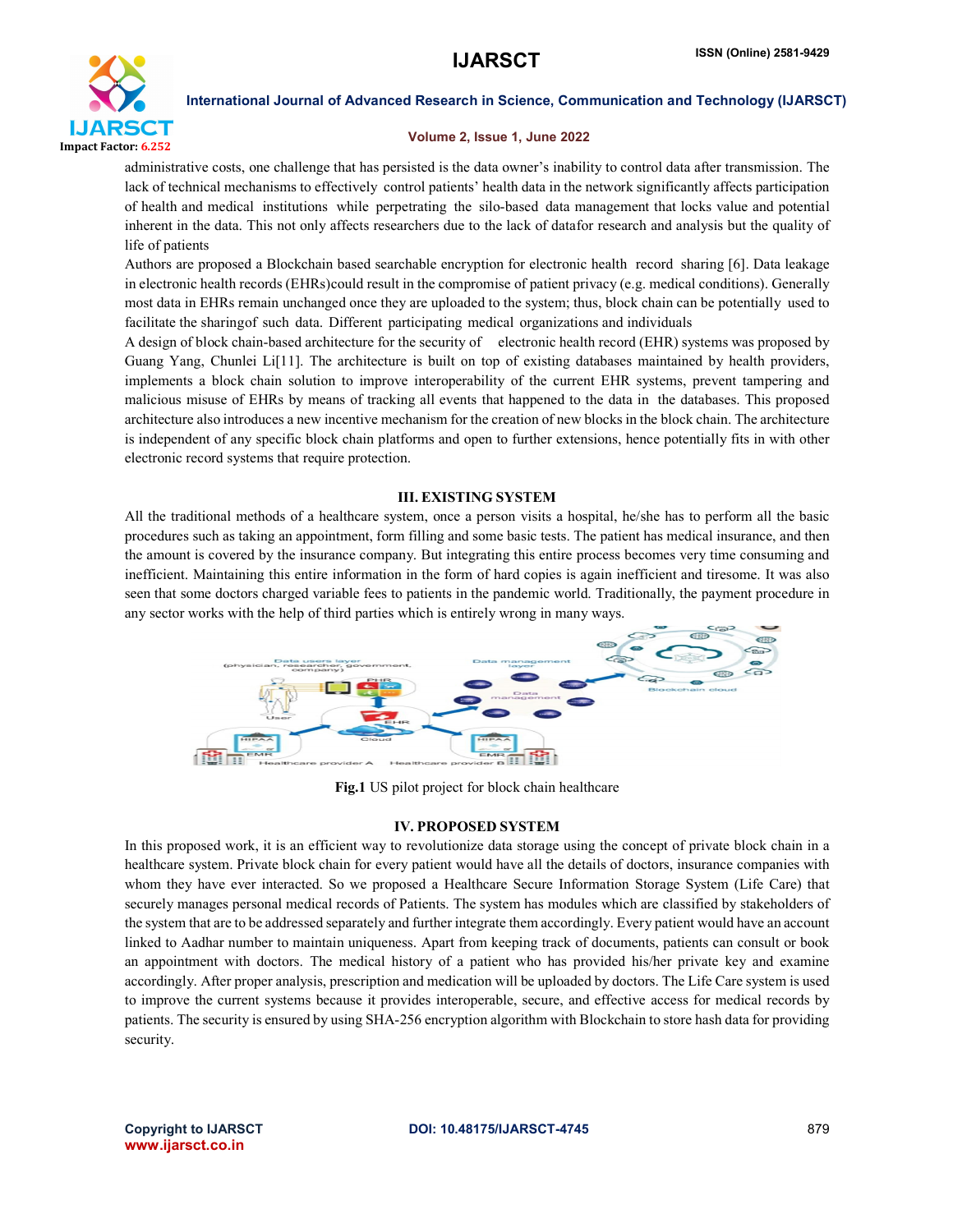

# Volume 2, Issue 1, June 2022

# V. MODULES

# **REGISTRATION**

Registration is one of the primary modules in any data management system. A patient's medical record management starts with registering a patient with the system. OpenMRS is being a customizable and scalable solution to medical record management and also requires a customizablepatient registration system.

# LOGIN

An authentication module is a plug-in that collects user information such as a user ID and password, and compares the information against entries in a database. If the user provides information that does not meet the authentication criteria, the user is not validated and denied access to the requested resource.

# ELECTRONIC HEALTH RECORD MAINTENANCE

An Electronic Health Record (EHR) is a collection of various medical records that get generated during any clinical encounter or events. With the rise of self-care and homecare devices and systems, a meaningful healthcare data will get generated 24×7 and also have long-term clinical relevance.

# AUTHENTICATION

The files are encrypted before the files are uploaded to the block chain data base server using Secure Hashing Algorithm-256 encryption technique. SHA-256 is the cryptographic hash function that outputs a 256 bits long value. It moderates the creation and management of addresses, and is also used for transaction verification. The data owners are provided an option to enter the keywords forthe file that are uploaded to the server. These keywords are used for the indexing purpose which helps the search return values very quickly.



# VI. IMPLEMENTATION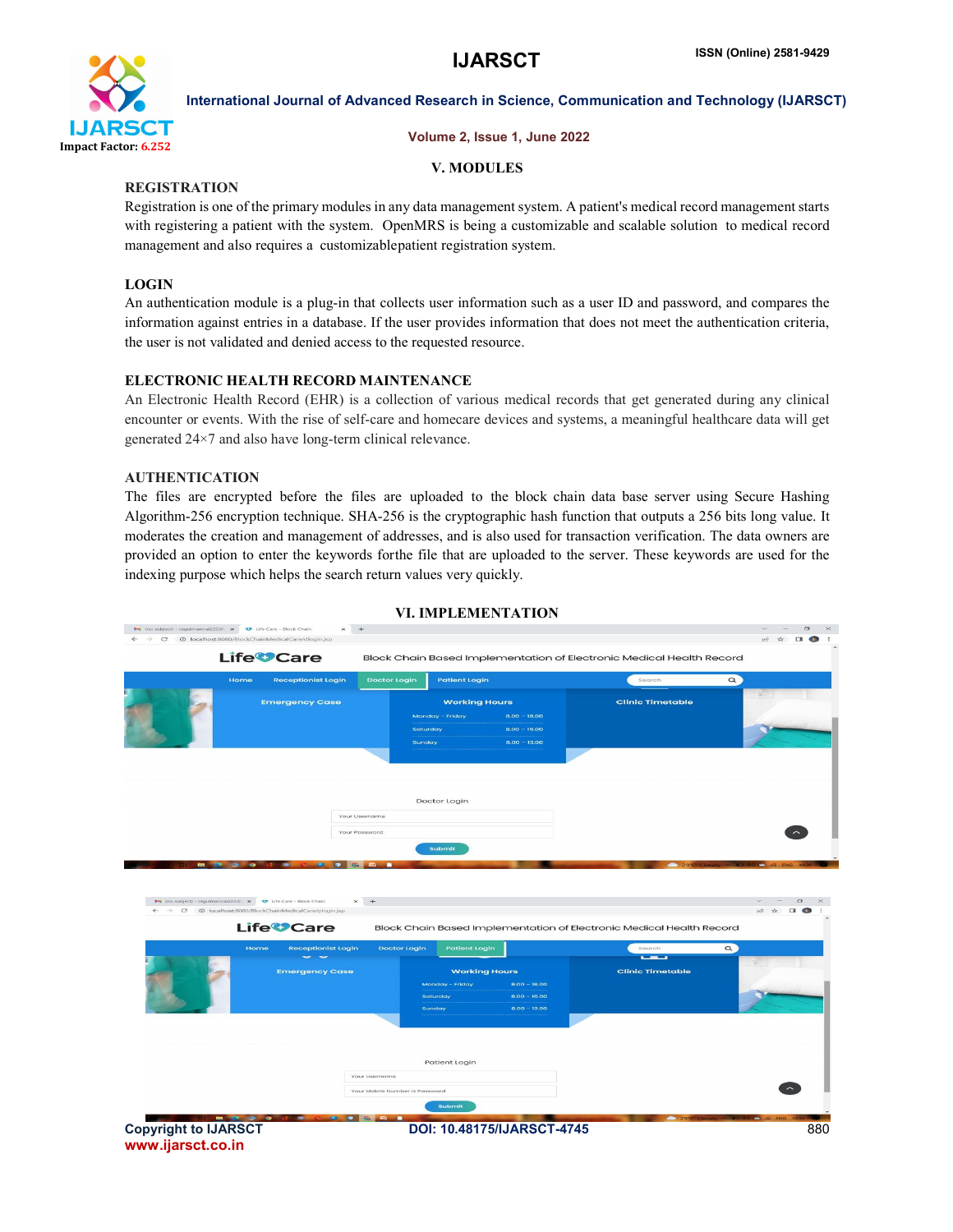

| Volume 2, Issue 1, June 2022 |  |  |  |
|------------------------------|--|--|--|
|                              |  |  |  |

|                                                                                                                     | <b>View Appointment</b><br><b>View Doctors</b><br>Logout<br>$8.00 - 13.00$<br>Sunday                                            | $\alpha$<br>Search             |                    |
|---------------------------------------------------------------------------------------------------------------------|---------------------------------------------------------------------------------------------------------------------------------|--------------------------------|--------------------|
|                                                                                                                     | <b>View All Doctors</b>                                                                                                         |                                |                    |
|                                                                                                                     | <b>Specialization</b><br><b>Name</b><br><b>Mobile</b><br><b>Email</b>                                                           |                                |                    |
|                                                                                                                     | 999999999<br>priya@gmail.com<br><b>Cardiologist</b><br>priya<br>8877777777<br><b>Family medicine</b><br>nish@gmail.com<br>nisha |                                |                    |
|                                                                                                                     | 7777777777<br>usha@gmail.com<br><b>Family medicine</b><br>usha                                                                  |                                |                    |
| $\bullet$<br>$\bullet$                                                                                              | $G_{2}$<br>■■■<br>$\blacksquare$                                                                                                | 29°C Clos                      | C <i>(a</i> ENG 10 |
| M (no subject) - ragulmannal222@ x 3 Ufe Care - Block Chain<br>C @ localhost:8080/BlockChainMedicalCare/viewapp.jsp | $\times$ +                                                                                                                      |                                | 10 ☆               |
| <b>Life<sup>2</sup>Care</b>                                                                                         | Block Chain Based Implementation of Electronic Medical Health Record                                                            |                                |                    |
| Home<br><b>Add Doctor</b>                                                                                           | <b>View Doctors</b><br><b>View Appointment</b><br>Logout                                                                        | $\alpha$<br>Search             |                    |
|                                                                                                                     | View Patient Appointment                                                                                                        |                                |                    |
|                                                                                                                     |                                                                                                                                 | <b>Update &amp; Store Data</b> |                    |
| <b>Name</b><br><b>Mobile</b><br>888888888<br>bhuvi                                                                  | Email<br><b>Date</b><br><b>Specialization</b><br>YmhldmlAbWFpbC5jb20=<br>MjAyMCOwMi0yMA==<br>Q2FyZGIvbG9naXN0                   | <b>Already Updated</b>         |                    |

#### VII. CONCLUSION

In this project, we proposed situations of blockchain innovation utility in numerous social insurance settings: critical attention, restorative data inquire about, and associated wellness. We talked about how keeping up a permanent and easy document, which video display units every one of the occasions took place over the device, may want to improve and inspire the administration of restorative records. Medical scans provide valuable data from which there can be valuable conclusions resulting in providing valuable conclusions. Privacy is maintained in the Life care by using timed-based smart contracts for governing transactions and monitoring the computations performed on the Electronic Medical Record through the enforcement of the acceptable usage policies. The adoption of the hashing techniques ensures the integrity of information. Security and access control are maintained by the adoption of advanced encryption techniques throughout the blockchain. Interoperability, auditability, and accessibility are provided by the use of comprehensive logs. Our proposal is independent of any specific system, and its variations can potentially accommodate other similar systems with multiple access for the electronic medical records.

## **REFERENCES**

- [1]. A. R. Rajput, Q. Li, M. T. Ahvanooey, and I. Masood, ``EACMS:Emergency access control management system for personal health record based on blockchain,'' IEEE Access, vol. 7, pp. 8430484317, 2019.
- [2]. R. Guo, H. Shi, Q. Zhao, and D. Zheng, ``Secure attribute-based signature scheme with multiple authorities for blockchain in electronic health records systems,'' IEEE Access, vol. 6, pp.1167611686, 2018.
- [3]. L. X. Chen, W.-K. Lee, C.-C. Chang, K.-K. R. Choo, and N. Zhang,"Blockchain based searchable encryption

www.ijarsct.co.in